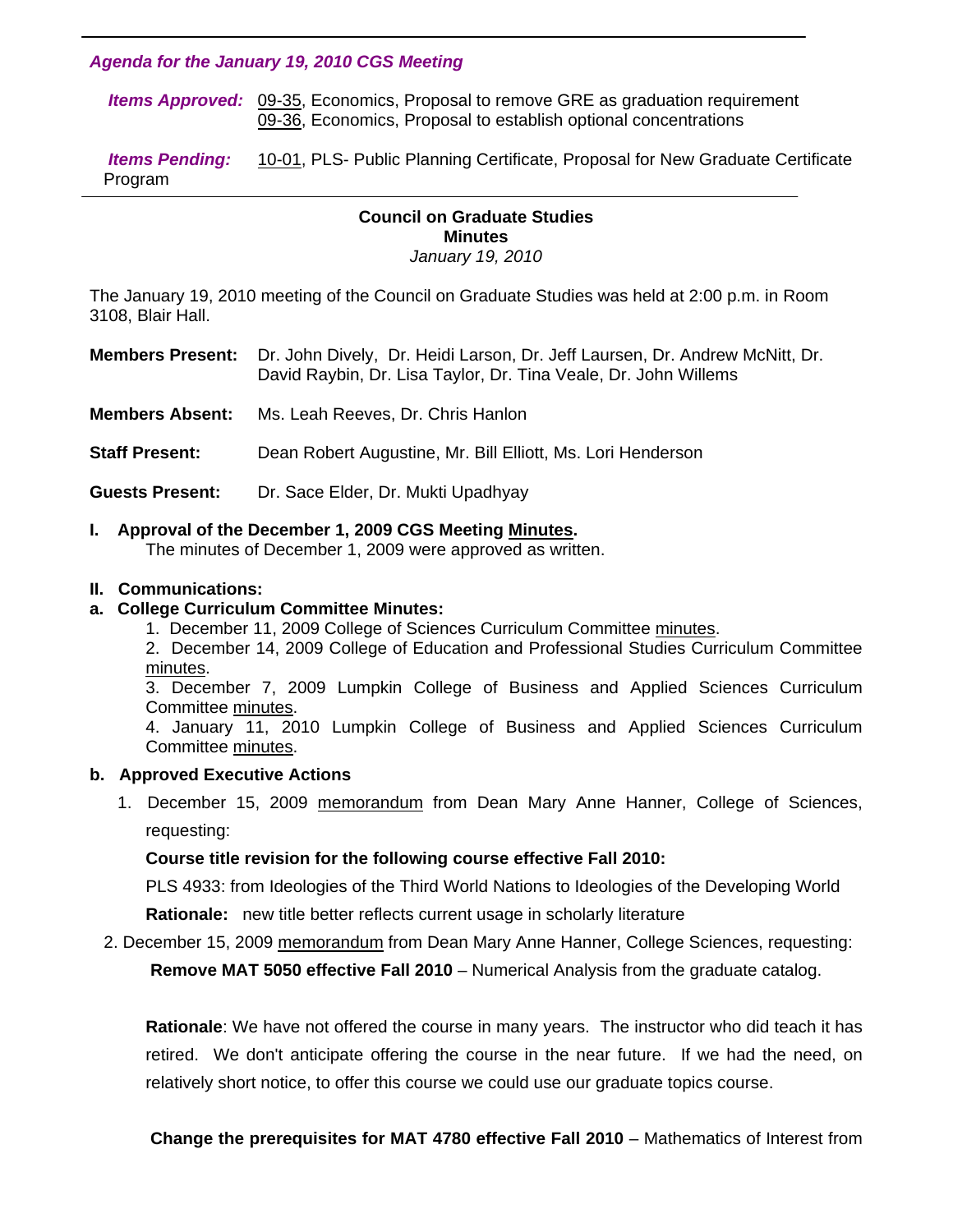"MAT 2443 and 3701" to "MAT 2443."

**Rationale**: The 3701 prerequisite was more for mathematical maturity than for actual content. We are offering this course more now for those Mathematics Option II majors who are considering actuarial science and have found they can take it along with MAT 3701 or even before MAT 3701 without hurting performance or progress in MAT 4780.

3. January 13, 2010, e-m[ail message fr](http://www.eiu.edu/~eiucgs/currentagendaitems/CAH-exec-act-12-04-09.pdf)om Associate Dean Patty Poulter, College of Arts and Humanities stating: "Wording was revised in several Art courses to alleviate confusion about repeating courses for credit. The Graduate Courses included in these actions are ART 4802, 4910, and 4920. These have been approved by the department curriculum committee, and also with the informed consent of the College Curriculum Committee."

Change ART 4802 to "May be repeated with permission of the Art Department Chair for credit."

### **ART 4802 - Advanced Weaving III.**

(0-6-3) F, S. Continuation of ART 4801 with further mastery of the subject matter and techniques.

**Prerequisites & Notes:** ART 4801. May be repeated with permission of the Art Department Chair taken twice for credit.

Credits: 3

Rationale: Will allow student to continue undergraduate studies in studio area without need of academic waiver to count for credit. Repeating of the final course in the studio sequence allows student to continue development of creative ideas and mastery of processes/media.

 Change ART 4910 to "May be repeated with permission of the Art Department Chair for credit" and structure text to conform with other departmental course descriptions

# **ART 4910 - Typography III.**

(0-6-3) F. Advanced visualization studies investigating the application of visual communication concepts to problems involving sequential relationships. May be taken twice for credit for a maximum of six semester hours; only three semester hours may be accepted as graduate-level credit.

**Prerequisites & Notes:** ART 3920 and 3921. May be repeated with permission of the Art Department Chair for credit; if repeated only three semester hours may be accepted as graduate level credit. Credits: 3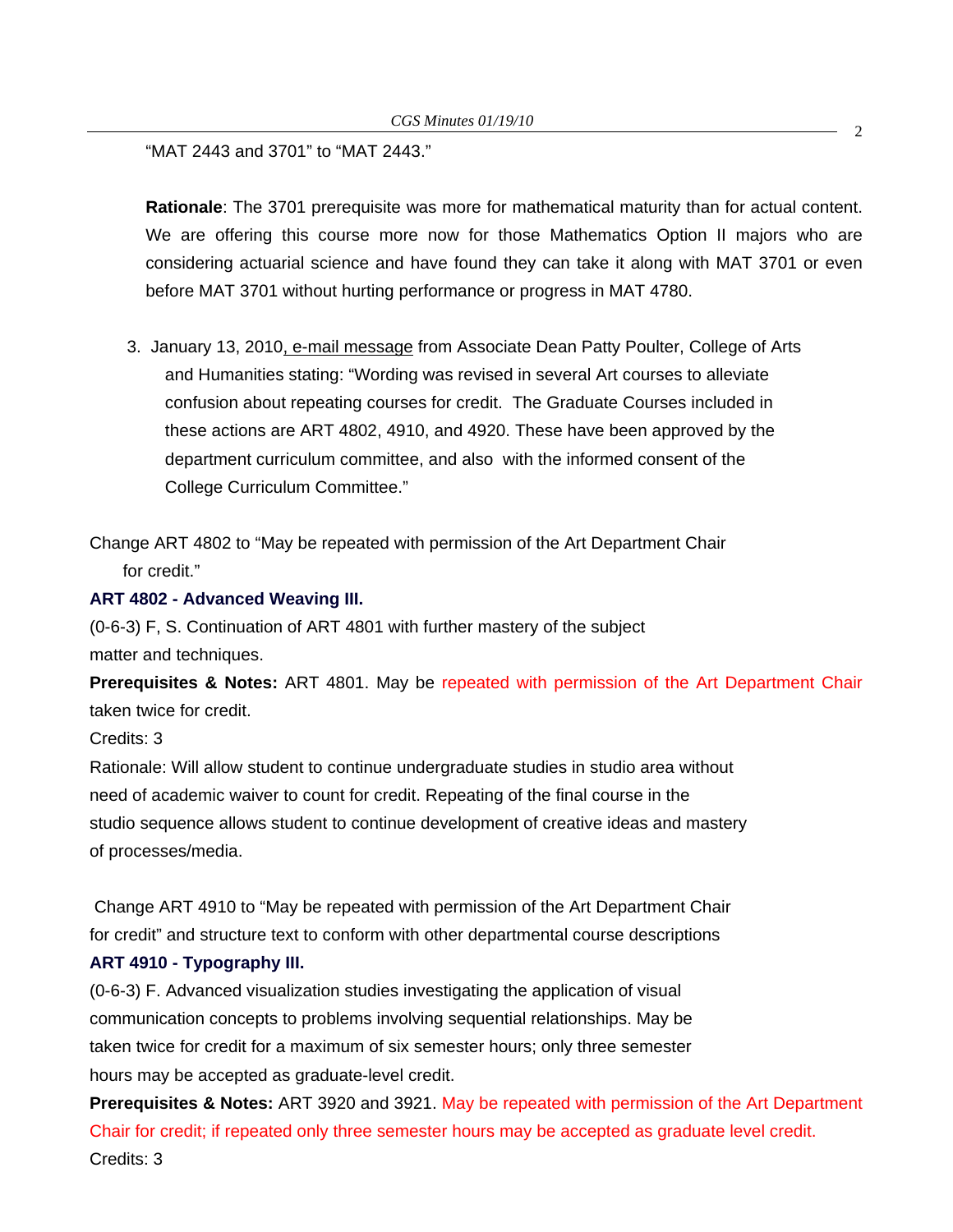Rationale: Will allow student to continue undergraduate studies in studio area without need of academic waiver to count for credit. Repeating of the final course in the studio sequence allows student to continue development of creative ideas and mastery of processes/media.

 Change ART 4920 to "May be repeated with permission of the Art Department Chair for credit" and structure text to conform with other departmental course descriptions

### **ART 4920 - Typography IV.**

(0-6-3) S. Advanced display and text studies investigating the application of visual communication concepts to problems involving design systems and corporate identity. May be taken twice for credit for a maximum of six semester hours; only three semester hours may be accepted as graduate-level credit.

**Prerequisites & Notes:** ART 4910 and 4911. May be repeated with permission of the Art Department Chair for credit; if repeated only three semester hours may be accepted as graduate level credit. Credits: 3

Rationale: Will allow student to continue undergraduate studies in studio area without need of academic waiver to count for credit. Repeating of the final course in the studio sequence allows student to continue development of creative ideas and mastery of processes/media.

# **c**. **College Grade Appeals Summary Reports**

- 1. Fall 2009 grade appeals [report fr](http://www.eiu.edu/~eiucgs/currentagendaitems/CEPSGradeAppealsFA09.pdf)om the College of Education and Professional Studies.
- 2. Fall 2009 grade appeal[s report fr](http://www.eiu.edu/~eiucgs/currentagendaitems/CAHGradeAppealsFA09.pdf)om the College of Arts and Humanities.

#### **III. Items Added to the Agenda:**

[1. 10-01](http://www.eiu.edu/~eiucgs/currentagendaitems/agenda10-01.pdf), PLS- Public Planning Certificate, Proposal for New Graduate Certificate Program *Approved unanimously to add this item to the agenda* 

#### **V. Items Acted Upon**

- 1. [09-35, E](http://www.eiu.edu/~eiucgs/currentagendaitems/agenda09-35.pdf)conomics, Proposal to remove GRE as graduation requirement *Dr. Mukti Upadhyay presented. Members voted to approve the proposal effective immediately.*
- 2. [09-36,](http://www.eiu.edu/~eiucgs/currentagendaitems/agenda09-36.pdf) Economics, Proposal to establish optional concentrations  *Dr. Mukti Upadhyay presented. Members voted to approve the proposal effective Fall*

*2010.* 

# **Revised Catalog Description**

 Program Mission: The program's objectives are to prepare students for doctoral study and to provide qualified economists to staff industry and governmental positions. Elective courses in the graduate program accommodate students with an interest in areas of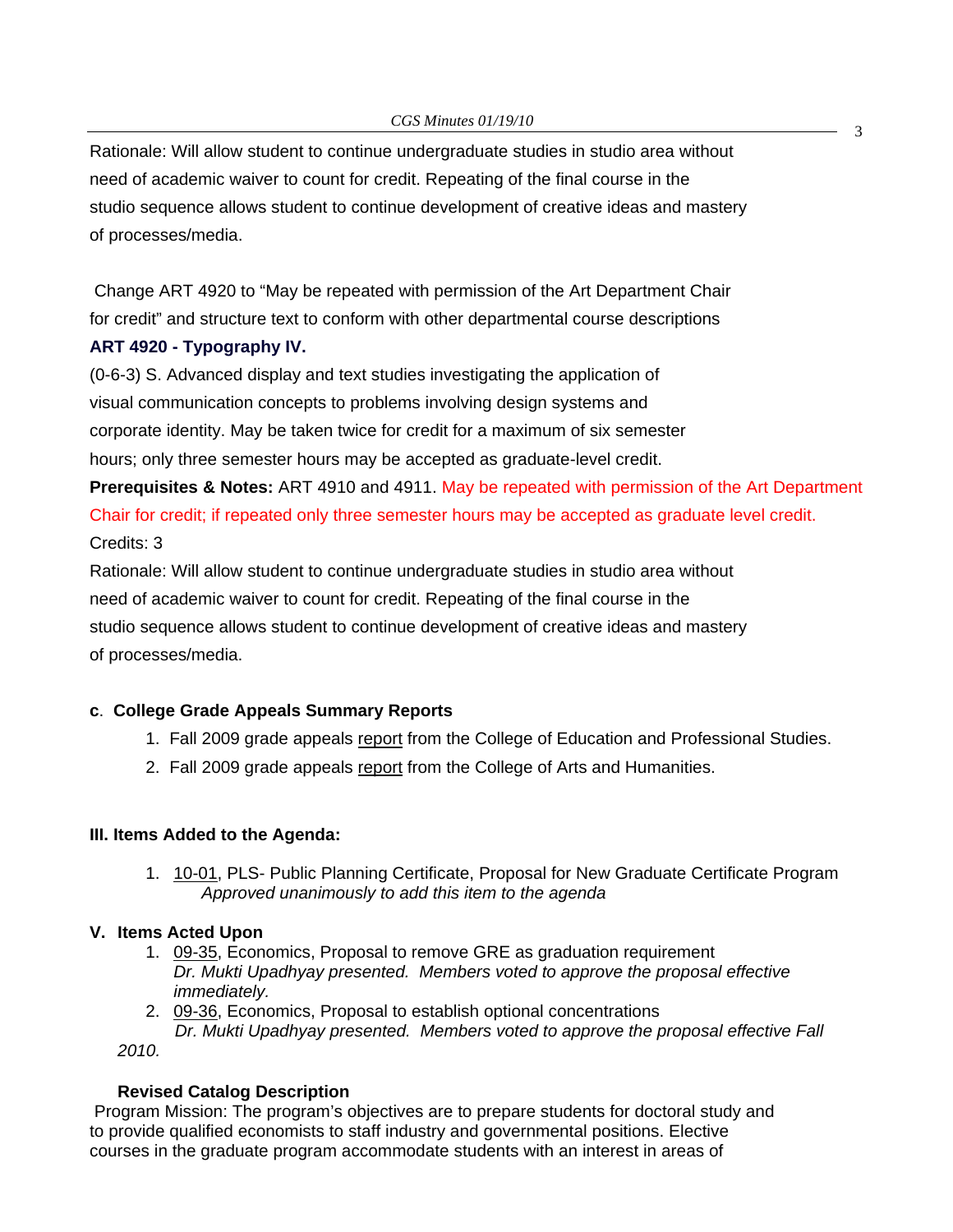*CGS Minutes 01/19/10*<br>
economics such as international economics, economic development, theory, labor, monetary policy and banking, government and business, and history of thought. Admission Requirements: To be eligible for degree candidacy, applicants must meet all of the requirements for admission to the Graduate School (see "Admission to Graduate Degree and Certificate Programs"). In addition, applicants should have 18 semester hours of undergraduate work in economics or be willing to make up deficiencies without credit toward their graduate degree, mathematics courses equivalent to MAT 2110C and 2120C, and a statistics course equivalent to ECN 3971. Equivalence of mathematics courses will be evaluated by the Graduate Committee of the Economics Department. Study Plan Approval: The study plan shall be approved by the department and filed with the departmental graduate coordinator prior to the completion of 12 semester hours of graduate credit which count toward the graduate degree.

Degree Requirements

--------------------------------------------------------------------------------

Degree requirements include those outlined for the master's degree by the Graduate School (see "Requirements for the Master's Degree"). The Department of Economics offers a thesis option (30 semester hours) and non-thesis option (33 semester hours) of graduate level courses approved by the Graduate Committee. All candidates must complete ECN 4973, 5401, and 5402 and submit GRE, MAT or GMAT scores to the department. Students choosing the non-thesis option must also complete ECN 5900 and 5960

ECN 4973 - Introduction to Econometrics. Credits: 3

ECN 5401 - Advanced Macroeconomic Theory. Credits: 3

ECN 5402 - Advanced Microeconomic Theory. Credits: 3

ECN 5900 - Research Methods. Credits: 3

ECN 5960 - Economics Graduate Forum. Credits: 1

Candidates also have the option to complete a track within their program as their specialization area. The students will be free to take both these tracks or, instead of a second track, choose other courses to complete their requirements of the M.A. degree. *Track-specific courses*: The following courses will comprise each track:

Applied Microeconomics. Complete 3 of the following courses\*:

- 1. ECN 4751 Managerial Economics
- 2. ECN 5411 Seminar in Natural Resource and Environment Econ
- 3. ECN 5491 Problems in Labor Economics
- 4. ECN 5493 Economics of Human Resources

Global Economy. Complete 3 of the following courses\*:

- 1. ECN 4861 International Economic Problems
- 2. ECN 4875 Area Studies
- 3. ECN 5461 Seminar in International Economics
- 4. ECN 5471 Seminar in Economic Development

\*In addition, ECN 5433 Applied Econometrics, will count toward either track but not both.

**VI. Items Pending**  None

**VII. Other Items**  None